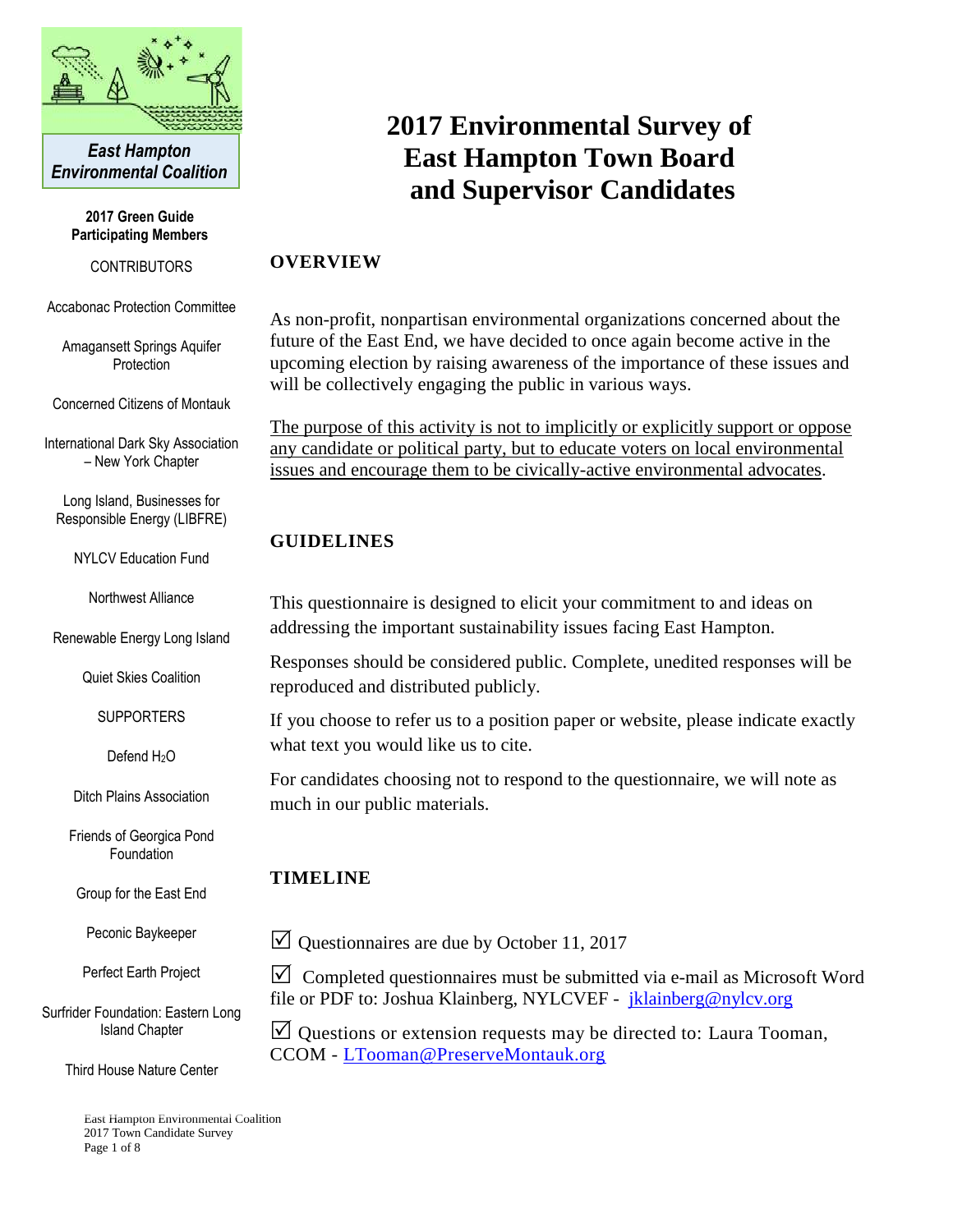# **CONTACT INFORMATION**

Please provide us with the following information:

Candidate Name:

Position Sought:

# **EXPERIENCE, PHILOSPOHY AND RELATIONSHIPS**

1) Please share with us accomplishments or experiences that would indicate your commitment to advancing an environmental agenda for East Hampton. These may be professional or personal.

**I have a 30 year record of environmental activism as an attorney focused on assisting residents, neighborhoods and environmental organizations to oppose inappropriate over-development. Our work has included stopping two shopping centers in Bridgehampton (and creating two small parks and preserving a historic building there). We also opposed and stopped a large condo project in Sag Harbor. I assisted the Group for the East End in fighting for water quality protection at the Bridgehampton Sandland Mine and in opposing the Hills PDD project in East Quogue.** 

**Our firm has helped residents create over 100 acres of open space in the Town of East Hampton, including Tony Duke's Boys Harbor property and Shadmoor State Park.** 

**We have helped to protect the historic setting of the oldest existing house in Wainscot, and Sag Harbor's signature Gingerbread House. We have assisted residents to protect the small house character of Sag Harbor's historic African American neighborhoods.** 

**I was the litigation attorney who challenged the Environmental Impact Statement used by a prior town board to deny the existence of airport noise and support applications for FAA funding. I have been an early advocate for local airport noise controls. Those controls should protect Montauk as well.** 

**We have fought the construction of over-sized homes in the Village of**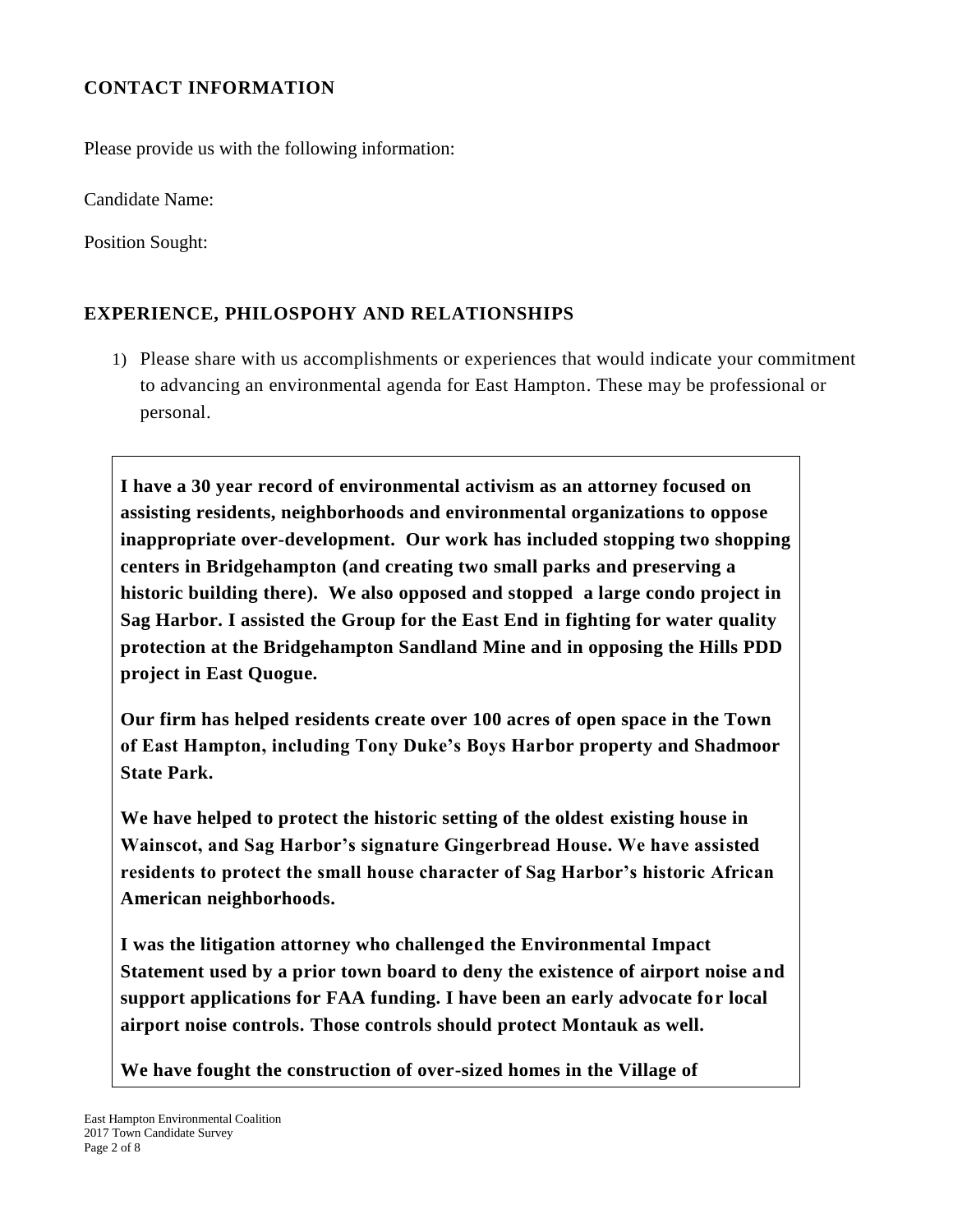**Southampton's historic districts. We have protected dunes, wetlands and other natural resources from similarly inappropriate houses in East Hampton, most recently opposing a house in Nappeague that threatened the last existing dune protecting Shore Road from storm surge.**

**My commitment to environmental protection has been consistent and energetic for many years.** 

2) What do you believe is the role of town government regulation and enforcement in maintaining a natural, sustainable environment? What, if any, changes are the most important?

I believe in a consistent, predictable and neutral environmental review process. I believe we could revisit the issue of house size and make a greater effort to protect against "super-sized" houses and to better control size in relation to lot area.

I prefer administrative boards which follow procedures designed to minimize the relief from zoning. I also believe in the energetic use of SEQRA, the NY State Environmental Quality Review Act, to insure thorough environmental review.

I believe in strict zoning enforcement. However, I would also encourage citizen outreach and cooperation. I prefer that the Town first engage with residents on zoning violations to obtain voluntary compliance if possible.

3) What resources, experts or opinions will you consult when making decisions that affect East Hampton Town's environmental resources?

I am experienced in all aspects of environmental review and totally familiar with our administrative boards. I have worked with experts from a variety of fields, including engineers, architectural historians, botanists, hydro-geologists, coastal erosion and water quality experts, and the like. I welcome the assistance of expert opinion, as I believe in fact-based decision making. I firmly support open, transparent and fair environmental review which includes the maximum practical public participation.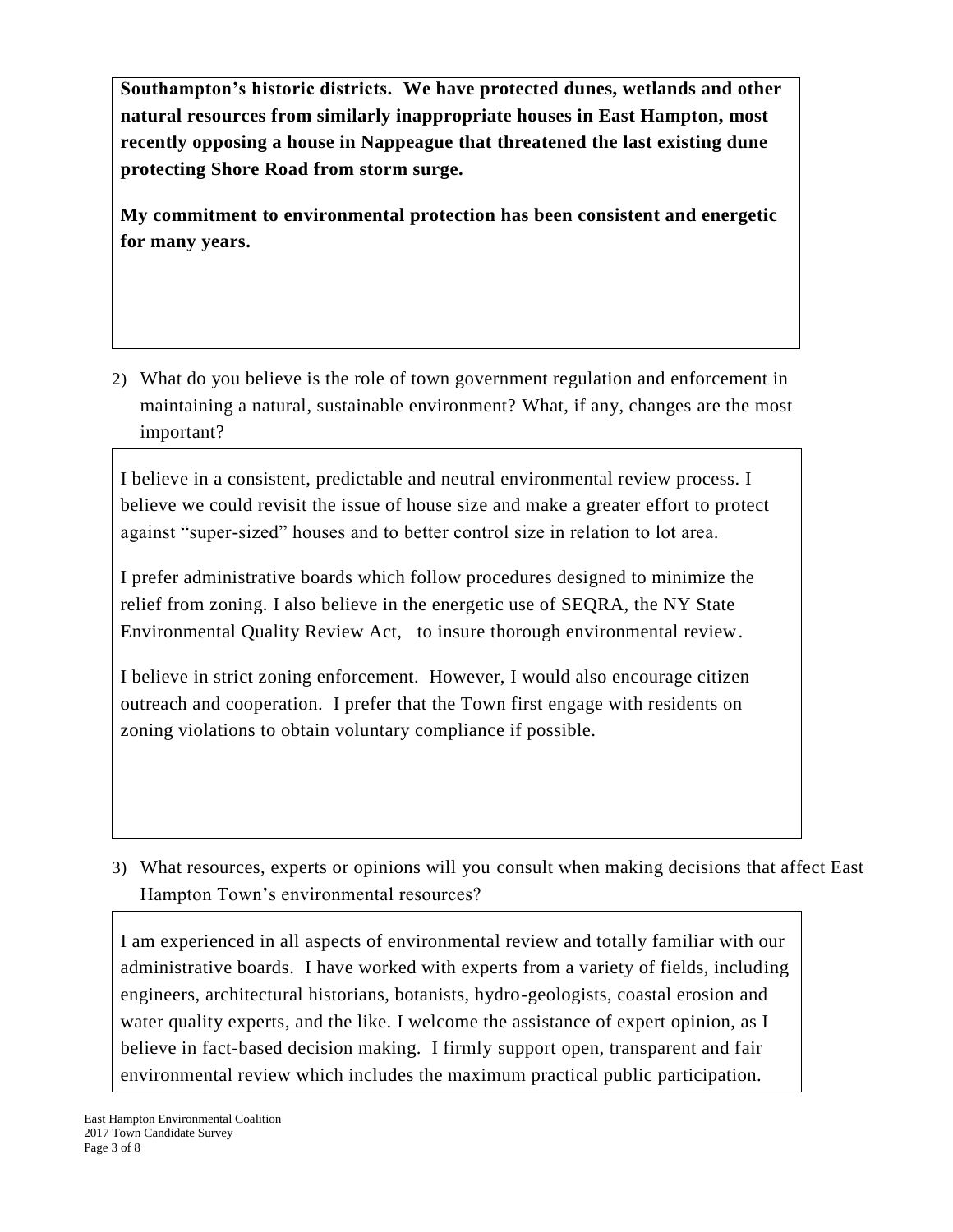East Hampton Environmental Coalition 2017 Town Candidate Survey Page 4 of 8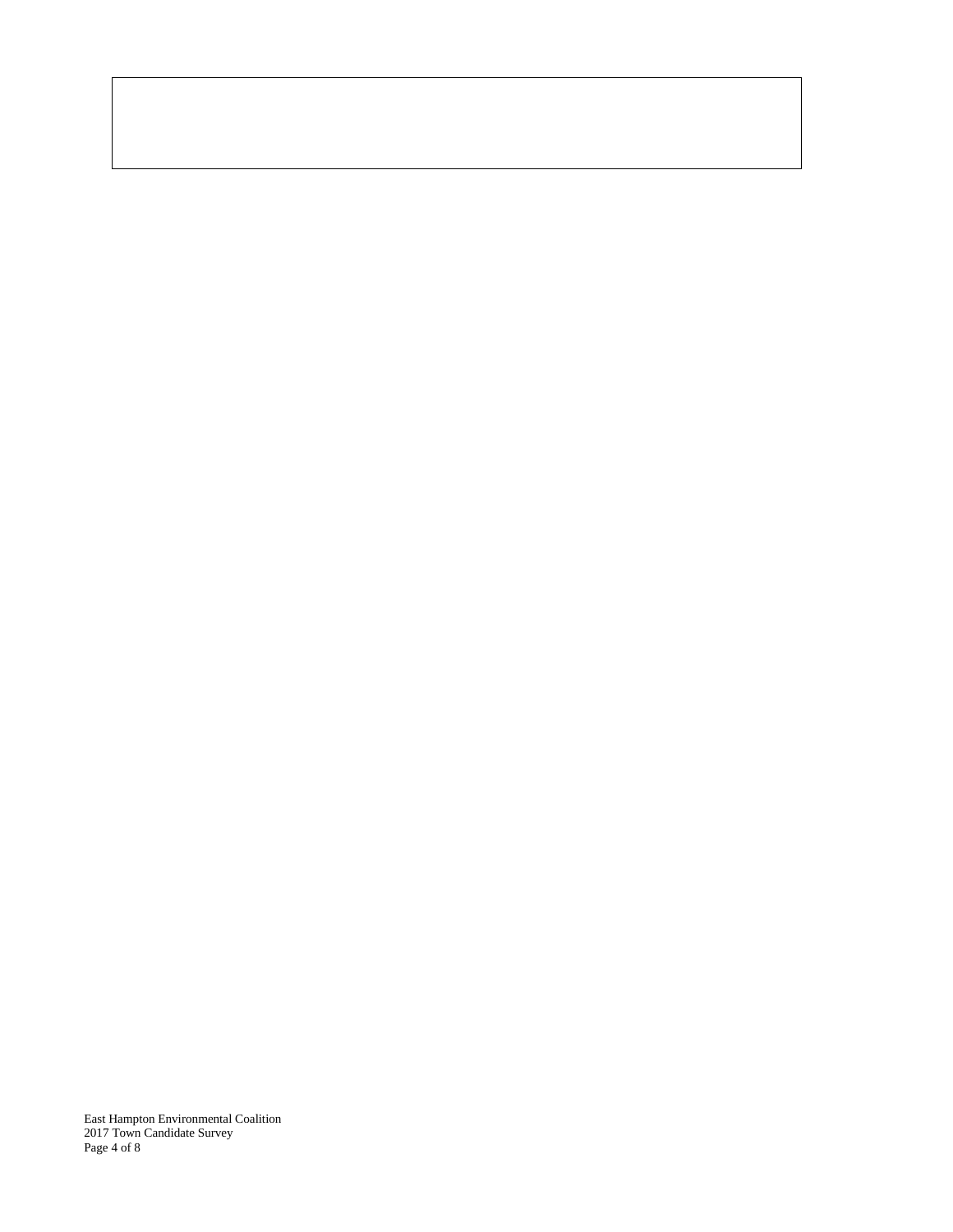#### **ISSUE QUESTIONS**

The 2017 East Hampton Green Guide details opportunities and approaches to persistent environmental sustainability challenges facing the town. The following subjects come straight from the agenda where action items of critical importance to the environmental community can be found.

4) On Long Island, our economic prosperity, public health and safety, and quality of life rely upon a clean and sustainable supply of drinking water. Similarly, as an island blessed with bays, harbors, and beaches on every shore, the quality of our surface waters defines our outdoor experience. The consequences of over-development on a small ecosystem have been devastating to not only our groundwater but also our surface waters.

What actions will you take to protect groundwater and surface water?

I have fought inappropriate projects in water sensitive areas. Recently, I represented Cedar Street residents opposing a bus yard in a residential neighborhood which threatened nearby public water supply wells.

I also fought an inappropriate 200 seat restaurant in special groundwater protection area, in which contamination was recently discovered.

I am very familiar with Water Recharge and Harbor Protection overlay requirements. I also know the restrictions contained in the Special Groundwater Protection Area guidelines, issued by Suffolk County.

I support the Town's new plan to create incentives to install new nitrogen reducing septics. I also like its varied approach using bio-swales, eel grass planting, use of beneficial algae to capture nitrates, aquaculture projects and semi-permeable reactive barriers.

We also have to be aware that atmospheric nitrogen contributes to water problems, and I support the change to solar, the use of batteries and smart thermostats in homes, and wind power (thoroughly reviewed to insure protection of fishing areas and the livelihood of fishermen).

I would continue to oppose over-development and out-of-scale houses.

5) Beaches, water-based tourism and the most productive fishing port in New York State anchor East Hampton's economy. Erosion, sea level rise, and more frequent catastrophic storms are reshaping East Hampton. A sustainable, thriving community requires protecting natural buffers such as beaches, bluffs and wetlands and upgrading and adapting our infrastructure.

What actions will you take to achieve coastal adaptation and resiliency planning?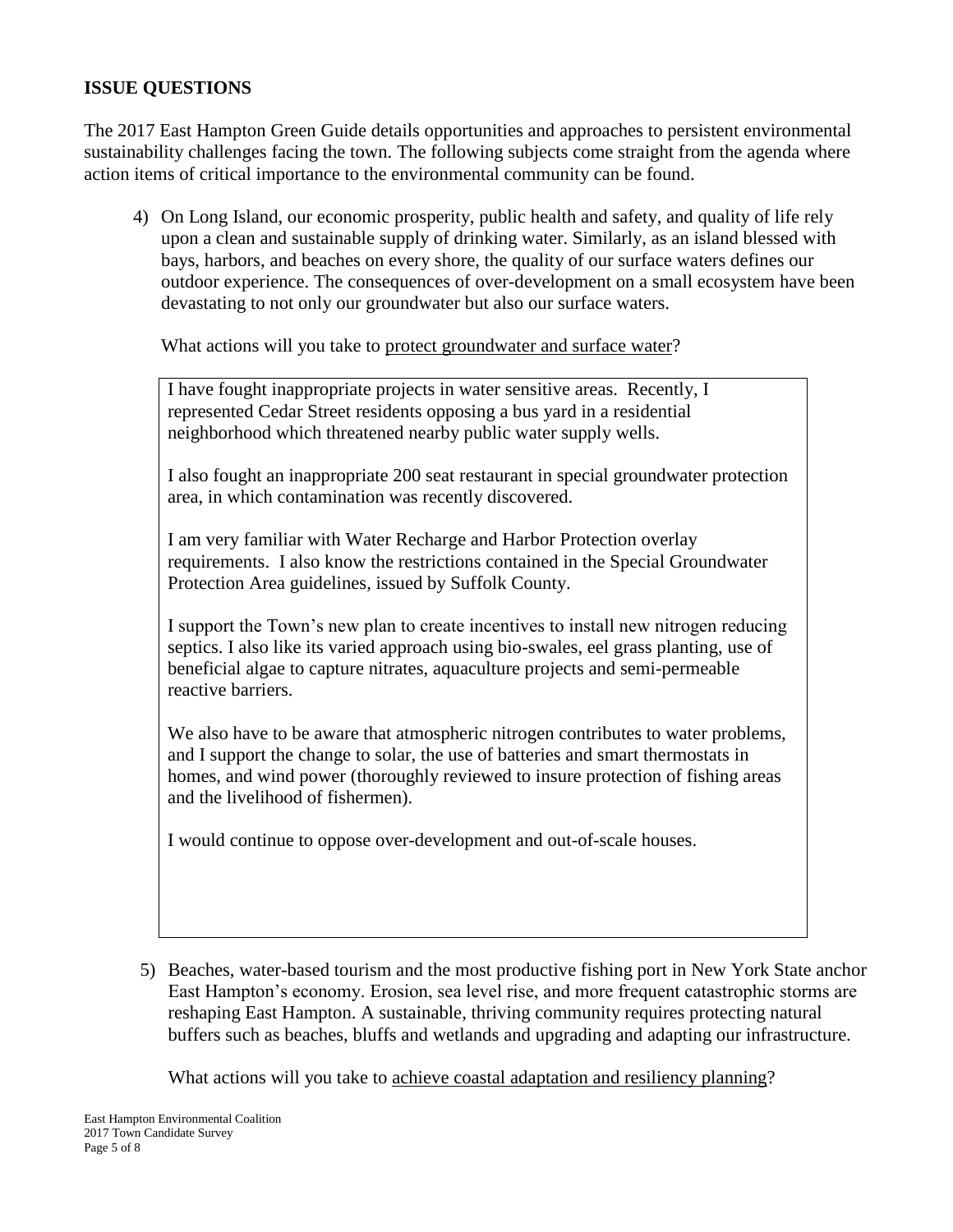I support the Town's forward-looking study of Coastal Assessment and Resiliency Planning. Also, the related Hamlet Center plan (particularly in Montauk) which is beginning to address adjustment of developed areas to accommodate sea level rise.

I favor moving to renewable energy on all fronts, both locally and statewide with larger projects such as wind power PROVIDED environmental review addresses impacts to fishing stocks and livelihoods.

I would support zoning measures to create incentives to adjust locations to adapt to sea level rise.

I would like to take local steps to "shave the peak" use of energy, so that we can avoid the use of polluting generators and extensive large scale transmission lines. I would like to see the town enter renewable energy markets.

I oppose shore hardening and believe that beaches are a dynamic feature that must be permitted to function naturally.

6) Wetlands, woodlands, grasslands, dunes, fresh water ponds, kettle holes, creeks, bays, and beaches abound in East Hampton, but are becoming increasingly rare nationwide. These ecosystems are not only a major draw for tourism and the area's economy, but are also valuable and vulnerable habitats that provide food, shelter, and breeding grounds for a wide array of creatures. Because of new development, the incursion of invasive species, the use of chemicals for fertilizers, pest and weed control, and increasing stresses of extreme weather and rising water levels, our native flora and fauna are stressed and in decline.

What actions will you take to address habitat stewardship?

I would strictly enforce all existing restrictions on sensitive natural features. I generally do not favor the use of fertilizers, herbicides, pesticides and the like. At home, I do not apply anything to maintain a lawn, as I live in the woods and prefer to see moss and clover. I believe in natural solutions which are attentive to the fact that all chemicals applied end up in our drinking water supply. I would continue be a vigilant defender of our aquifers.

I'd like to see us assist in any way possible to maintain and encourage populations of birds, honey bees, all wildlife (I'd like to see more foxes). I want to use a variety of measures to eliminate nitrate and phosphorus impacts to water bodies.

I'd like to make a serious effort to slow and stop the degradation of our local environment on land and water.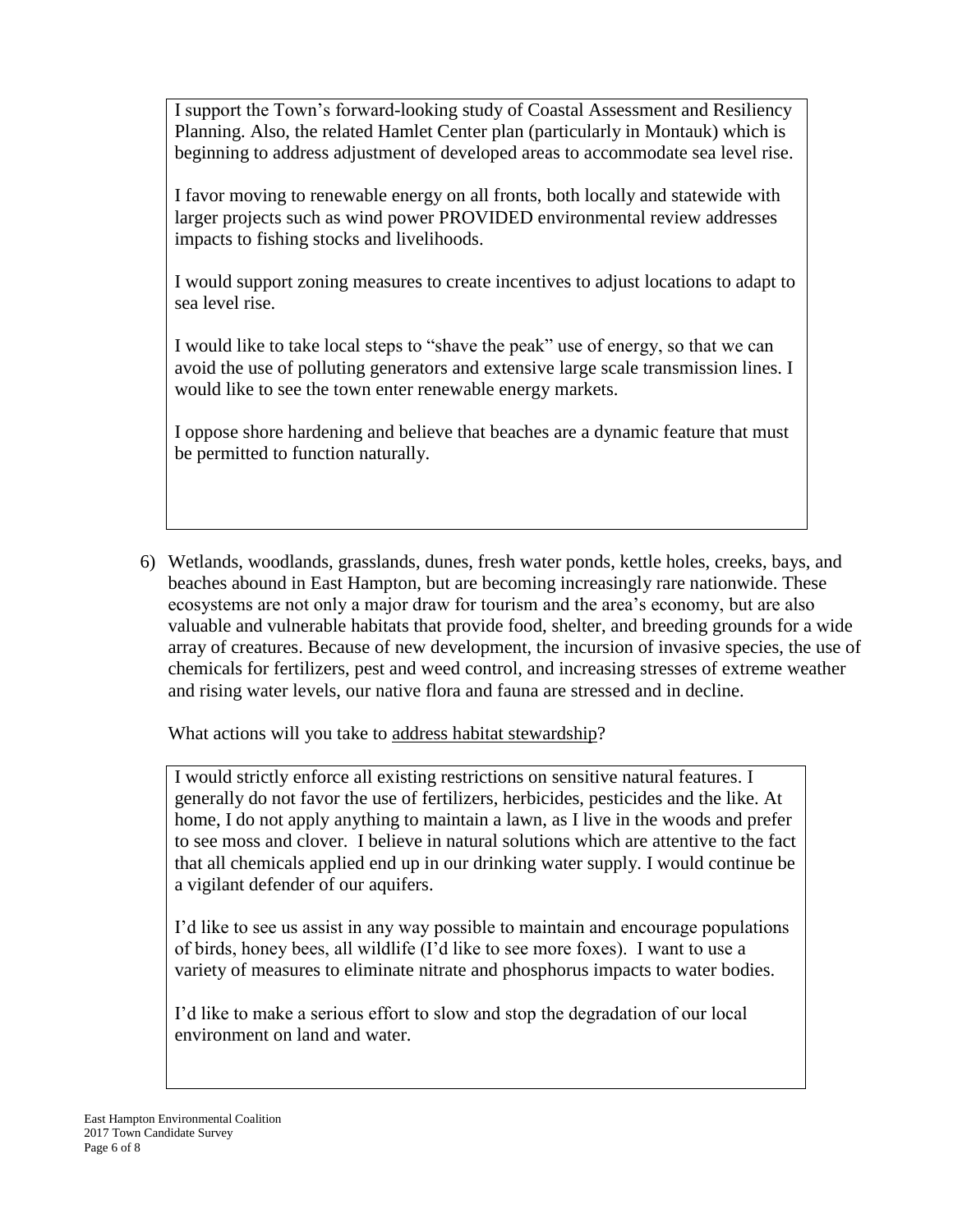7) The State of New York has recognized the urgent need for action to mitigate climate change by dramatically reducing greenhouse gas emissions by 40% by 2030 and 80% by 2050. Additionally, the state has directed electric utilities in the state to provide at least 50% of its electricity supply from renewable energy sources. In recognition of these mandates, the Town of East Hampton, in 2014, adopted a goal to meet 100% of community-wide electricity consumption from renewable sources by 2020 and further set a goal to meet the equivalent energy consumption in all sectors (electric, heat, transportation) 100% from renewable sources by the year 2030. At the same time, our grid is vulnerable to the effects of climate change and from time to time the siting decisions for the generation of power and its distribution have been incompatible with the government's mission to protect public health and safety.

What actions will you take to create a  $21<sup>st</sup>$  century sustainable energy policy and grid?

As described above, I believe in a variety of approaches. Wind is appealing in the long run, provided that we determine from an objective environmental review that it will not damage sea beds, fishing stocks, and the livelihood of fishermen.

I would like to see local initiatives on solar, smart thermostats, home batteries, energy audits, stricter building standards (Just enacted in East Hampton), electric cars and any other viable technology to begin the transformation incrementally on the local level.

8) The Town enacted an outdoor lighting ordinance in 1984 in order to preserve the nocturnal environment, community character, and quality of life from the effects of misdirected, excessive, unnecessary and inefficient outdoor lighting. There have been updates to the code but more are needed. Also the code needs to be fully enforced for new and existing installations and the municipality itself needs to conform to the standards set by the code.

What actions will you take to improve outdoor lighting policies to make our skies darker?

I would do anything possible to implement Dark Skies requirements, which also will significantly help with carbon footprint reduction. I have used Dark Sky recommendations in planning board applications, and have long admired Susan Harder's constructive obsession with darkening sky glow.

I might add that I would do anything I could to make East Hampton slower, calmer and quieter and eliminating sky glow fits within those goals.